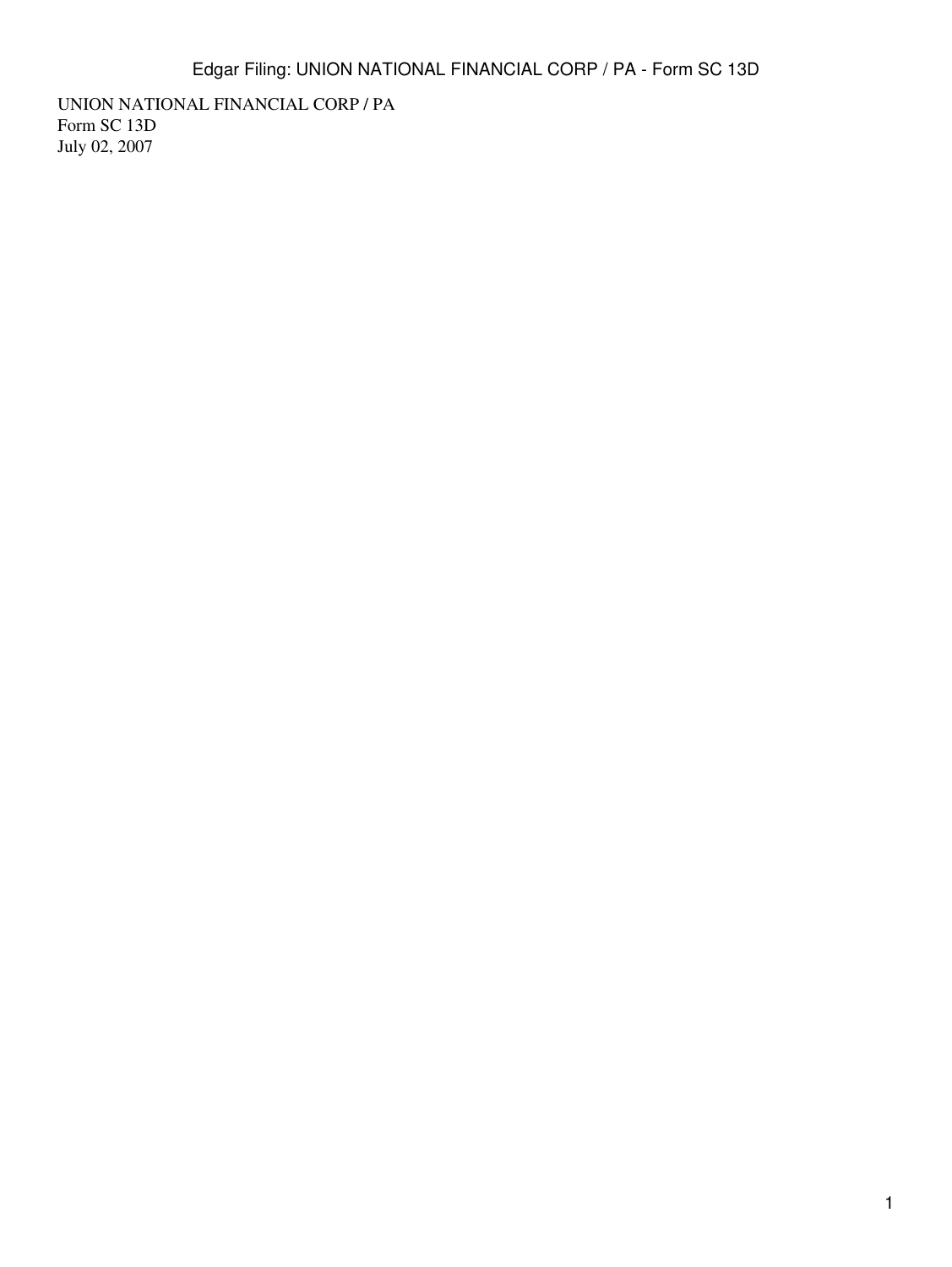OMB APPROVAL OMB Number: 3235-0145 Expires: February 28, 2009 Estimated average burden hours per response...14.5

### **UNITED STATES SECURITIES AND EXCHANGE COMMISSION Washington, D.C. 20549**

#### **SCHEDULE 13D**

## **Under the Securities Exchange Act of 1934 (Amendment No. )\***

UNION NATIONAL FINANCIAL CORPORATION (Name of Issuer) Common stock, par value \$.25 per share (Title of Class of Securities) 907647101 (CUSIP Number) Jeffrey D. Miller Senior Vice President and Chief Financial Officer Donegal Mutual Insurance Company 1195 River Road, Marrietta, Pennsylvania 17547 (717) 426-1931 (Name, Address and Telephone Number of Person Authorized to Receive Notices and Communications) June 22, 2007 (Date of Event Which Requires Filing of this Statement)

If the filing person has previously filed a statement on Schedule 13G to report the acquisition that is the subject of this Schedule 13D, and is filing this schedule because of  $\S$ §240.13d-1(e), 240.13d-1(f) or 240.13d-1(g), check the following box. þ

**Note:** Schedules filed in paper format shall include a signed original and five copies of the schedule, including all exhibits. See §240.13d-7 for other parties to whom copies are to be sent.

\* The remainder of this cover page shall be filled out for a reporting persons initial filing on this form with respect to the subject class of securities, and for any subsequent amendment containing information which would alter disclosures provided in a prior cover page.

The information required on the remainder of this cover page shall not be deemed to be filed for the purpose of Section 18 of the Securities Exchange Act of 1934 (Act) or otherwise subject to the liabilities of that section of the Act but shall be subject to all other provisions of the Act (however, see the Notes).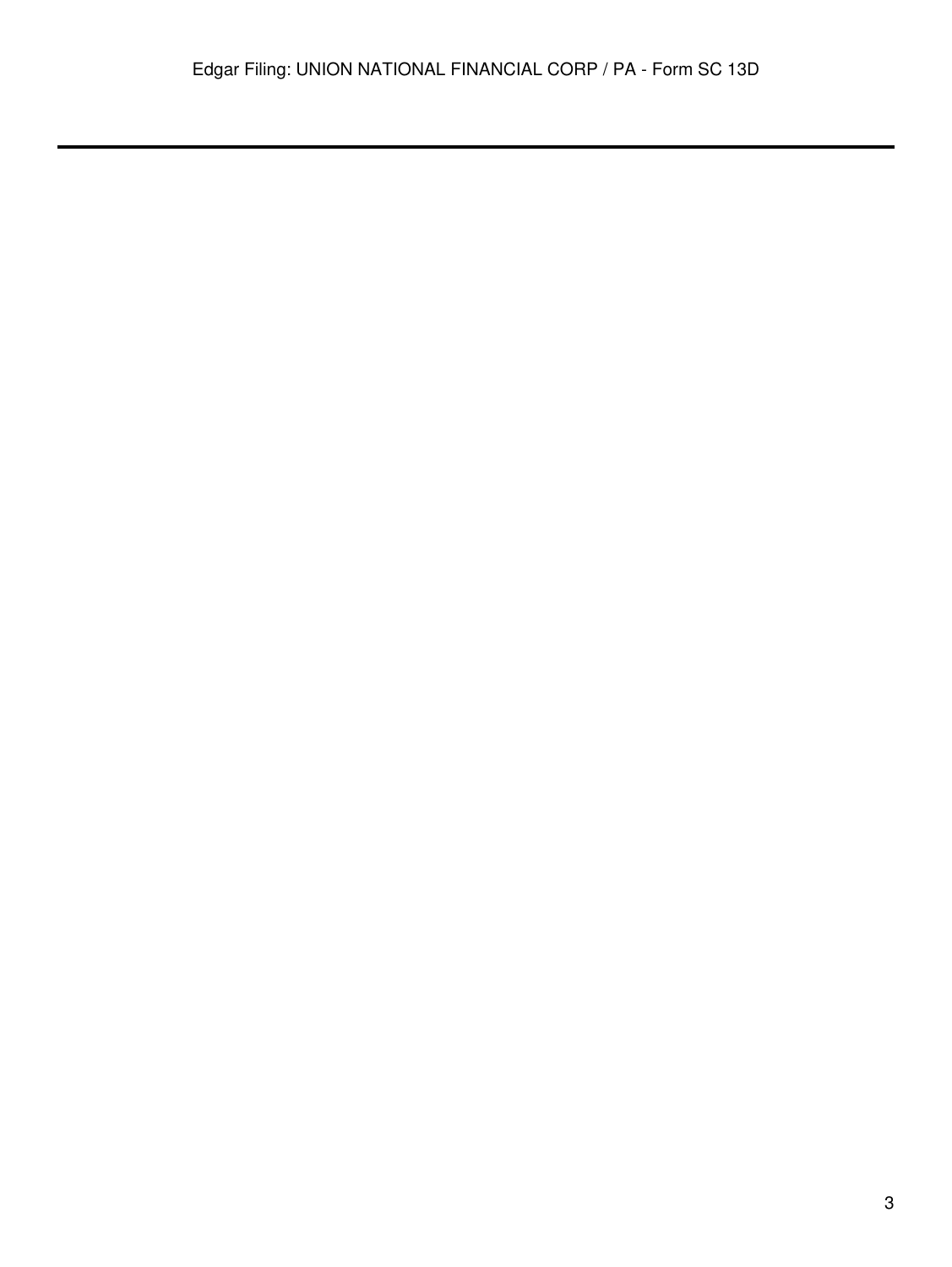CUSIP No. 907647101

#### NAMES OF REPORTING PERSONS:

Donegal Mutual Insurance Company

**1**

```
I.R.S. IDENTIFICATION NOS. OF ABOVE PERSONS (ENTITIES ONLY):
```
23-1336198

CHECK THE APPROPRIATE BOX IF A MEMBER OF A GROUP (SEE INSTRUCTIONS):

**2**

- (a) o
- (b) o

SEC USE ONLY:

**3**

SOURCE OF FUNDS (SEE INSTRUCTIONS):

**4**

OO

CHECK IF DISCLOSURE OF LEGAL PROCEEDINGS IS REQUIRED PURSUANT TO ITEMS 2(d) OR 2(e):

o

CITIZENSHIP OR PLACE OF ORGANIZATION:

**6**

**5**

Pennsylvania

SOLE VOTING POWER:

**7**

NUMBER OF 243,318 shares

SHARES **8** BENEFICIALLY SHARED VOTING POWER:

OWNED BY N/A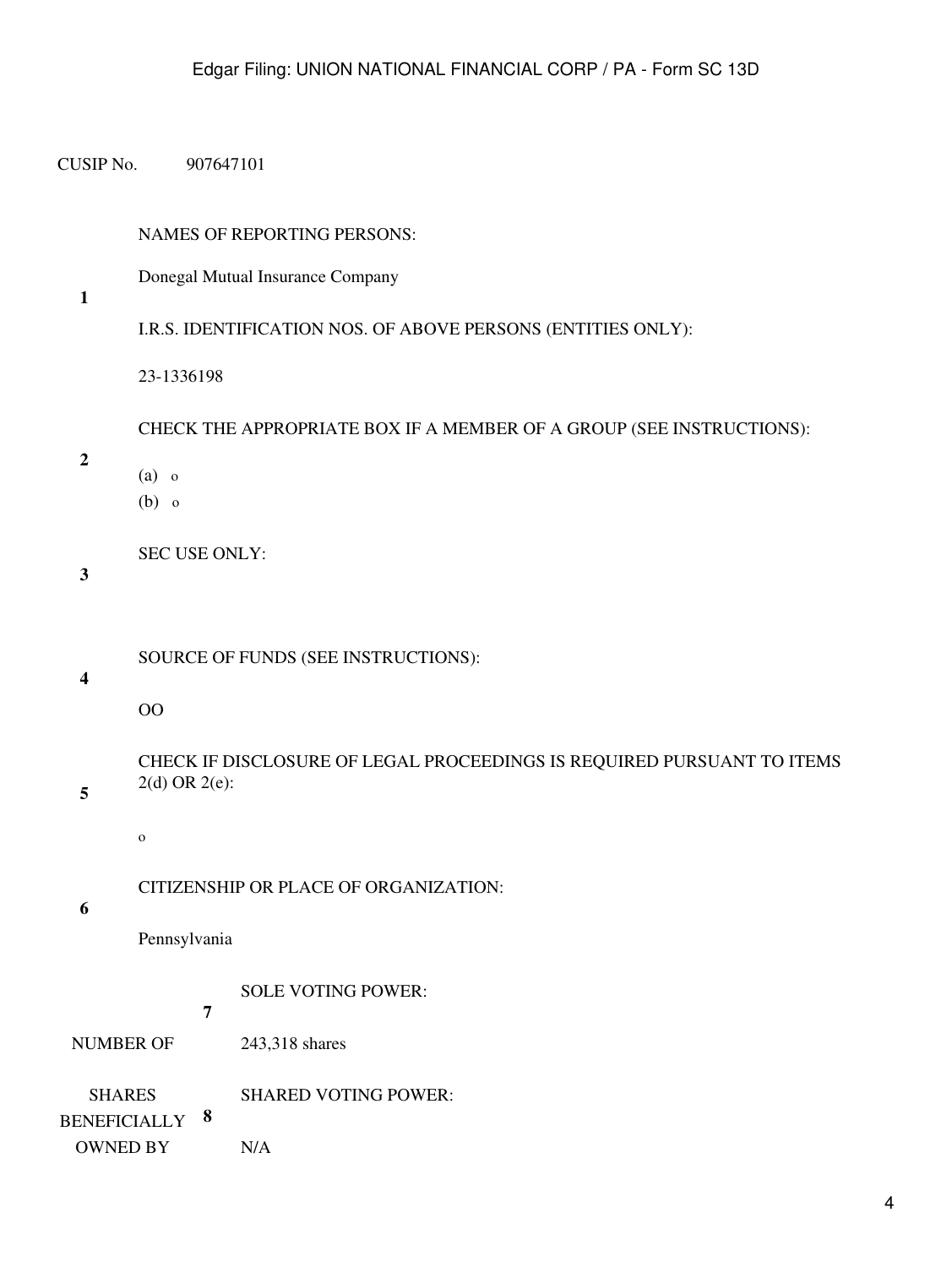# Edgar Filing: UNION NATIONAL FINANCIAL CORP / PA - Form SC 13D

EACH SOLE DISPOSITIVE POWER:

REPORTING

PERSON 243,318 shares

**9**

WITH **10** SHARED DISPOSITIVE POWER:

N/A

## AGGREGATE AMOUNT BENEFICIALLY OWNED BY EACH REPORTING PERSON:

## **11**

**12**

243,318 shares

CHECK IF THE AGGREGATE AMOUNT IN ROW (11) EXCLUDES CERTAIN SHARES (SEE INSTRUCTIONS):

o

### PERCENT OF CLASS REPRESENTED BY AMOUNT IN ROW (11):

**13**

9.6%

TYPE OF REPORTING PERSON (SEE INSTRUCTIONS):

# **14**

IC HC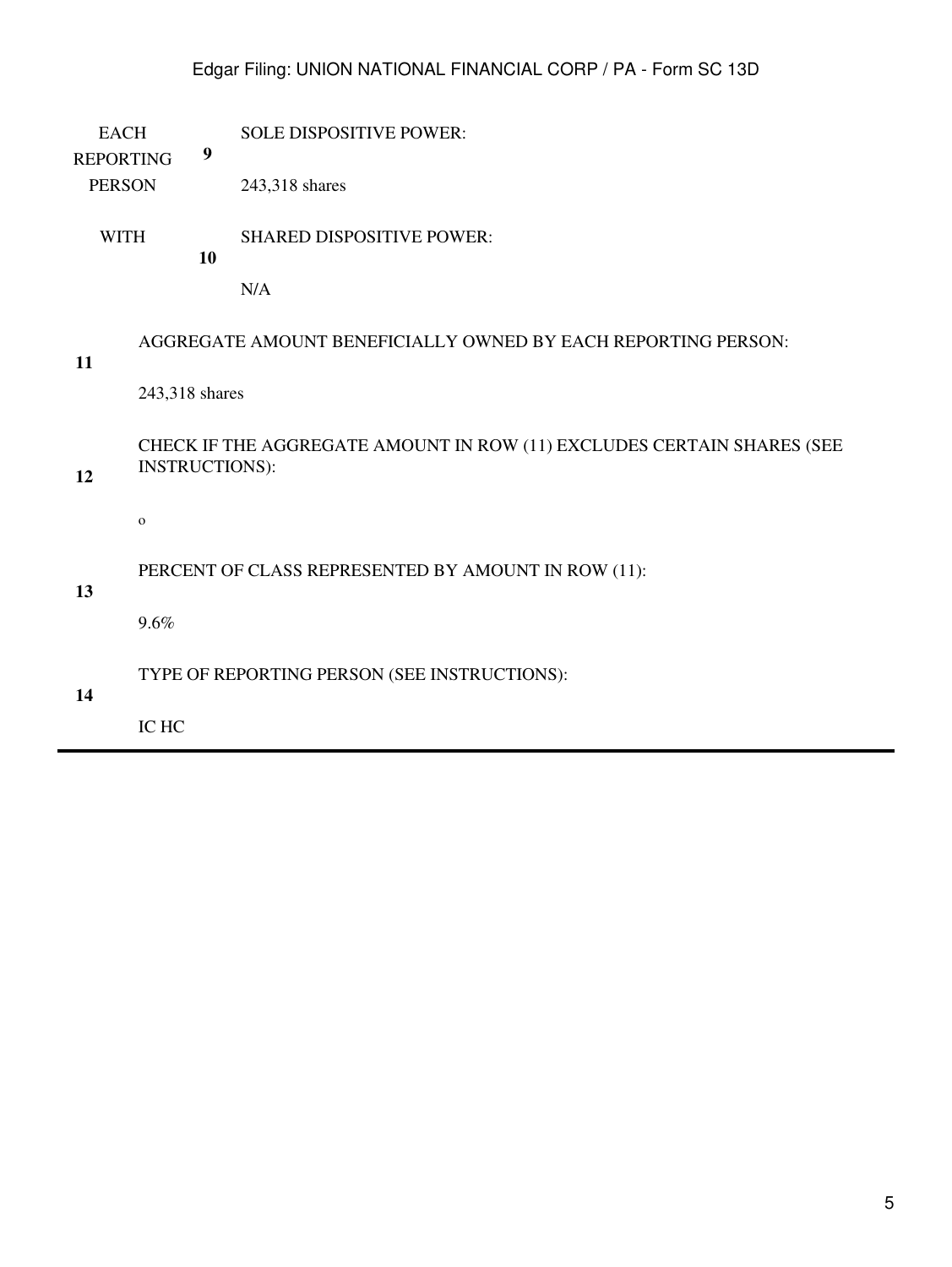### Item 1. Security and Issuer.

 This Schedule 13D relates to the common stock, par value \$.25 per share, of Union National Financial Corporation (Union National). The address of the principal executive offices of Union National is 570 Lausch Lane, Lancaster, Pennsylvania 17601.

### Item 2. Identity and Background.

 The location of the principal place of business and principal office of Donegal Mutual Insurance Company (Donegal Mutual), a Pennsylvania mutual fire insurance company founded in 1889, is 1195 River Road, Marietta, Pennsylvania 17547. As of May 31, 2007, Donegal Mutual owned approximately 41.4% of the Class A common stock and 71.7% of the Class B common stock of Donegal Group Inc. (DGI), a publicly-held insurance holding company whose subsidiaries write property and casualty insurance in certain Mid-Atlantic, Midwest and Southern states. Donegal Mutual owns 51.8% and DGI owns 48.2% of Donegal Financial Services Corporation, a thrift holding company that owns Province Bank $_{FSB}$  (Province), a federal savings bank that conducts a banking business primarily in Lancaster and York Counties, Pennsylvania.

Donegal Mutual s directors are as follows: Scott A. Berlucchi, Dennis A. Bixenman, Frederick W. Dreher, Patricia A. Gilmartin, Philip H. Glatfelter, II, Cyril J. Greenya, John E. Hiestand, Kevin M. Kraft, Sr., Donald H. Nikolaus and R. Richard Sherbahn.

 Mr. Berlucchi has been President and Chief Executive Officer of Auburn Memorial Hospital, Inc. from April 2007 to present, and was President and Chief Executive Officer of Elk Regional Health Systems from August 2004 to January 2007; Chief Executive Officer, Lancaster Urological Group, Inc. from April 2003 to June 2004 and President and Chief Executive Officer of the Susquehanna Division of Lancaster General Hospital from May 1995 to March 2003. Mr. Berlucchi has been a director of Donegal Mutual and Province since 2006.

 Mr. Bixenman has been a Senior Consultant with Williams & Company, a consulting firm, for more than the past ten years. Mr. Bixenman has been a director of Donegal Mutual since 2006.

 Mr. Dreher has been a partner in the law firm of Duane Morris LLP since 1970 and a director of Donegal Mutual since 1996. Mr. Dreher has been a director of Province since 2000.

 Mrs. Gilmartin has been an employee since 1969 of Associated Donegal Insurance Brokers, an insurance agency that is not affiliated with Donegal Mutual or DGI, except that Associated Donegal Insurance Brokers receives insurance commissions in the ordinary course of business from Donegal Mutual and DGI s insurance subsidiaries and affiliates in accordance with such companies standard commission schedules and agency contracts. Mrs. Gilmartin has been a director of Donegal Mutual since 1979.

-3-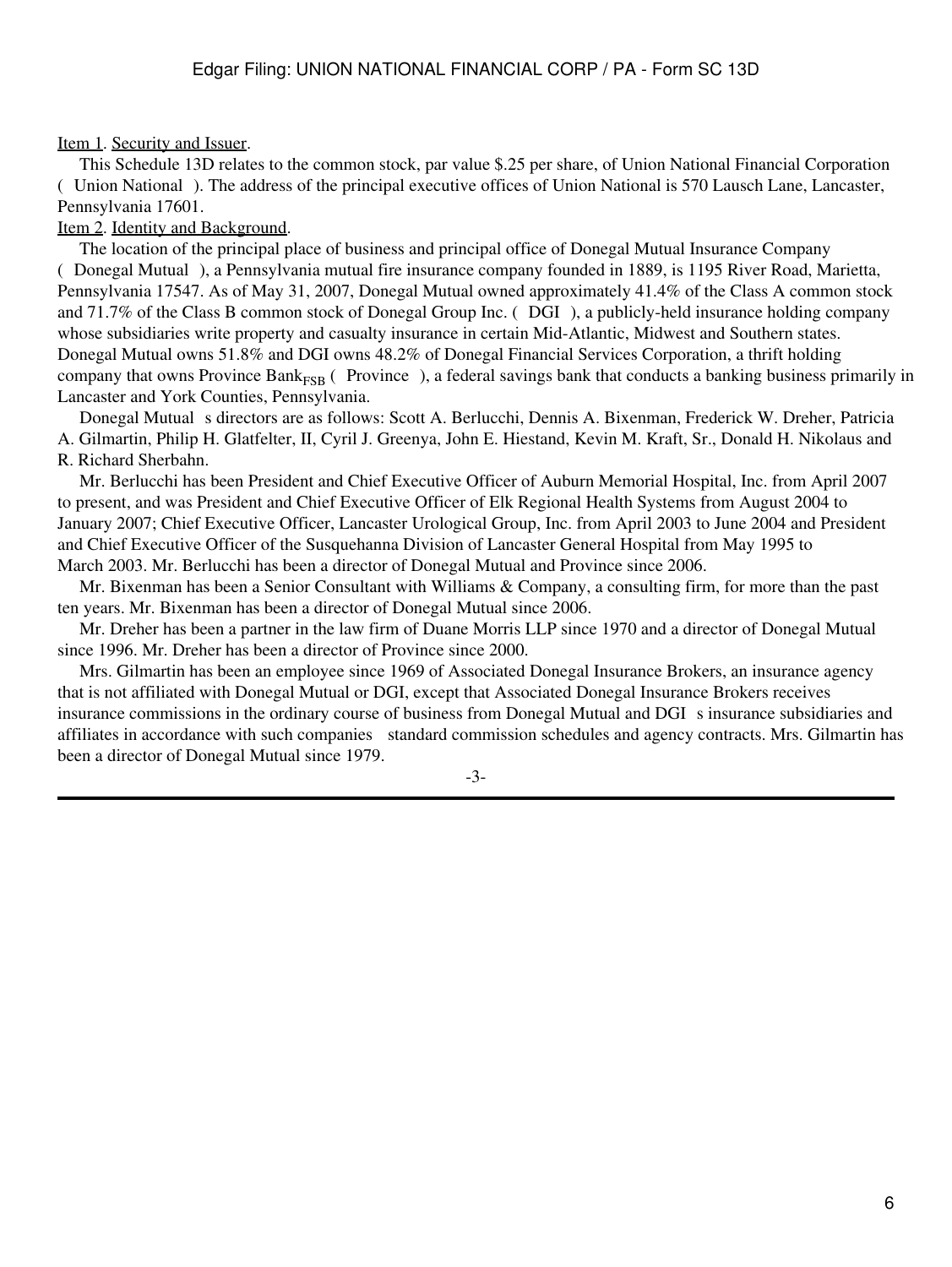Mr. Glatfelter retired in 1989 as a Vice President of Meridian Bank, a position he held for more than five years prior to his retirement. Mr. Glatfelter has been a director of Donegal Mutual since 1981; Vice Chairman of Donegal Mutual and DGI from 1991 to 2001 and has been Chairman of the Board of DGI and Donegal Mutual since 2001. Mr. Glatfelter has been a director of Province since 2000.

 Mr. Greenya has been Senior Vice President and Chief Underwriting Officer of Donegal Mutual since 2005; Mr. Greenya was Senior Vice President, Underwriting of Donegal Mutual from December 1997 to 2005; Vice President, Commercial Underwriting of Donegal Mutual from 1992 until December 1997 and Manager, Commercial Underwriting, of Donegal Mutual from 1983 to 1992. Mr. Greenya has been a director of Donegal Mutual since 2006.

 Mr. Hiestand has been a partner in H&H Associates, an auditing firm, since 1996 and a director of Donegal Mutual since 1983.

 Mr. Kraft is the President of Clyde W. Kraft Funeral Home, Inc. He has been a director of Donegal Mutual since 2003 and of Province since 2005.

 Mr. Nikolaus has been President and Chief Executive Officer of Donegal Mutual since 1981 and a director of Donegal Mutual since 1972. Mr. Nikolaus has been President and Chief Executive Officer of DGI and a director of DGI since 1986. Mr. Nikolaus has been Chairman of the Board, Chief Executive Officer and a director of Province since 2000. Mr. Nikolaus has been a partner in the law firm of Nikolaus & Hohenadel since 1972.

 Mr. Sherbahn has owned and operated Sherbahn Associates, Inc., a life insurance and financial planning firm, since 1974. Mr. Sherbahn has been a director of Donegal Mutual since 1967 and of DGI since 1986.

Donegal Mutual s executive officers are as follows: Donald H. Nikolaus, Cyril J. Greenya, Jeffrey D. Miller, Robert G. Shenk and Daniel J. Wagner. Such persons can be contacted through Donegal Mutual at 1195 River Road, Marietta, Pennsylvania 17547. See above for biographical information on Messrs. Greenya and Nikolaus.

 Mr. Miller has been Senior Vice President and Chief Financial Officer of Donegal Mutual and DGI since 2005; Mr. Miller was Vice President and Controller of Donegal Mutual and DGI from 2000 to 2005 and Controller of Donegal Mutual and DGI from 1995 to 2000.

 Mr. Shenk has been Senior Vice President, Claims, of Donegal Mutual and DGI since December 1997; Mr. Shenk was Vice President, Claims, of Donegal Mutual and DGI from 1992 until December 1997 and served as Manager, Casualty Claims, of Donegal Mutual from 1985 to 1992.

-4-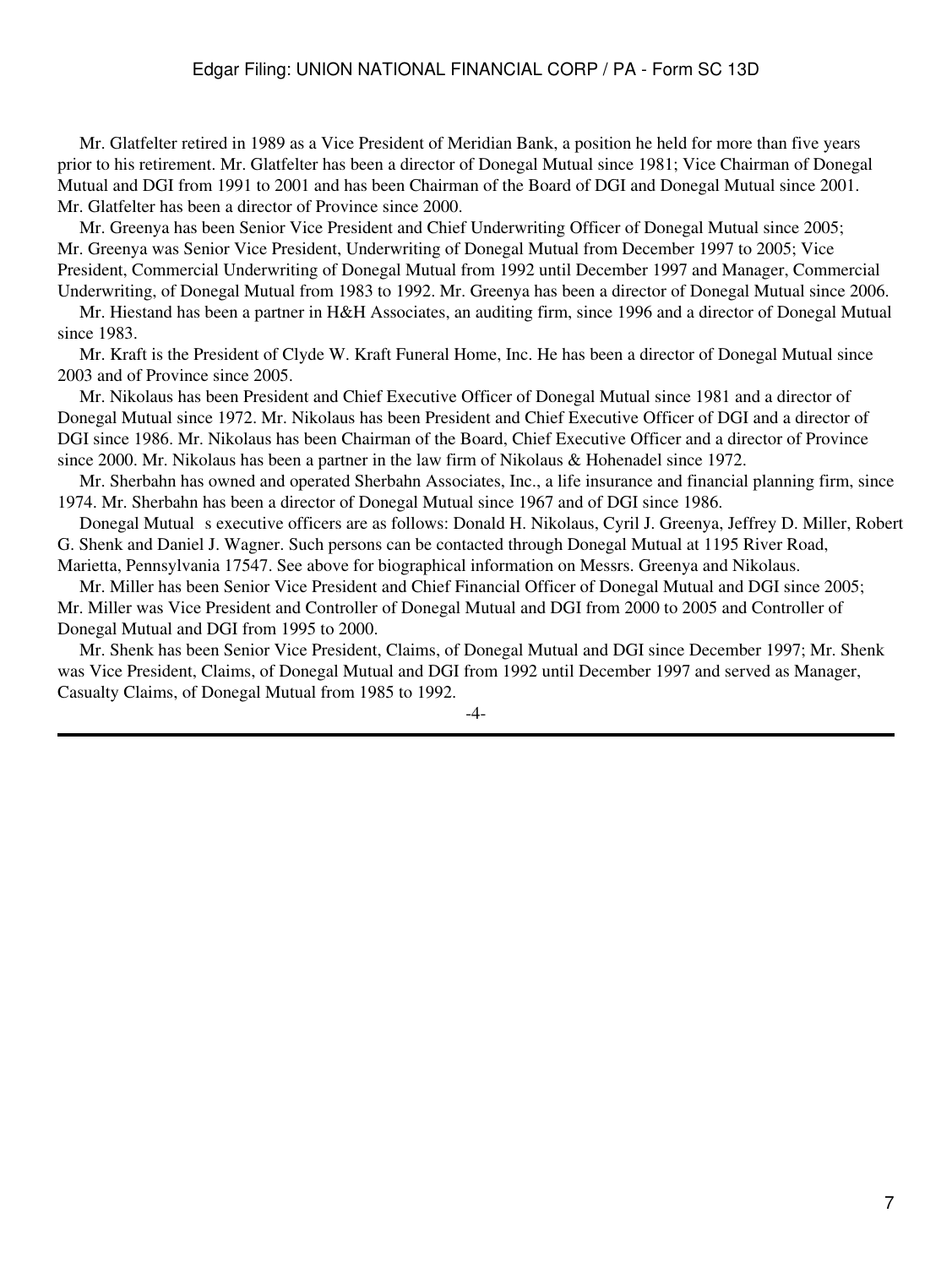Mr. Wagner has been Senior Vice President and Treasurer of Donegal Mutual and DGI since 2005; Mr. Wagner was Vice President and Treasurer of Donegal Mutual and DGI from 2000 to 2005; Treasurer of Donegal Mutual and DGI from 1993 to 2000 and served as Controller of Donegal Mutual for five years prior thereto.

DGI s directors are as follows: Robert S. Bolinger, Patricia A. Gilmartin, Philip H. Glatfelter, II, John J. Lyons, Jon M. Mahan, S. Trezevant Moore, Jr., Donald H. Nikolaus, R. Richard Sherbahn and Richard D. Wampler, II. See above for biographical information on Mrs. Gilmartin and Messrs. Glatfelter, Nikolaus and Sherbahn.

 Mr. Bolinger retired in 2001 as Chairman and Chief Executive Officer of Susquehanna Bankshares, Inc., a position he held since 1982.

 Mr. Lyons was President and Chief Operating Officer of Keefe Managers, Inc., a manager of investment funds, from February 1999 until his retirement in June 2007.

 Mr. Mahan has been a Managing Director in the Investment Banking Division of Stifel, Nicolaus & Company, Incorporated since 2005 and has held other positions with that firm since 1996.

 Mr. Moore has been President of Luminent Mortgage Capital, Inc. since March 2005 and Chief Executive Officer since May 2007. Luminent Mortgage Capital, Inc. is a real estate investment trust whose shares are traded on the New York Stock Exchange. Prior thereto, Mr. Moore was Executive Vice President, Capital Markets, of Radian Guaranty, Inc. from 2000 to 2005 and Managing Director, Prime Residential Mortgage Finance, of First Union National Bank from 1997 to 1999.

 Mr. Wampler is a certified public accountant and is a retired principal of the accounting firm of Brown Schultz Sheridan & Fritz, a position he held from 1998 to 2005. For 28 years prior thereto, he was a partner in the accounting firm of KPMG, LLP.

Province s directors are as follows: Scott A. Berlucchi, Frederick W. Dreher, Philip H. Glatfelter, II, Kevin M. Kraft, Sr., Jay H. Lutz, John J. Lyons, Donald H. Nikolaus and Richard D. Wampler, II. See above for biographical information on Messrs. Berlucchi, Dreher, Glatfelter, Kraft, Lyons, Nikolaus and Wampler.

Mr. Lutz has been President of Jay H. Lutz & Co., Inc., an independent insurance agency in Columbia, Pennsylvania, since 1980.

 All of the executive officers and directors of Donegal Mutual, DGI and Province are citizens of the United States of America. None of Donegal Mutual s nor any of DGI s or Province s executive officers or directors has, during the last five years, been convicted in a criminal proceeding with the exception of traffic violations and similar misdemeanors. None of Donegal Mutual s nor any of DGI s or Province s executive officers or directors has, during

-5-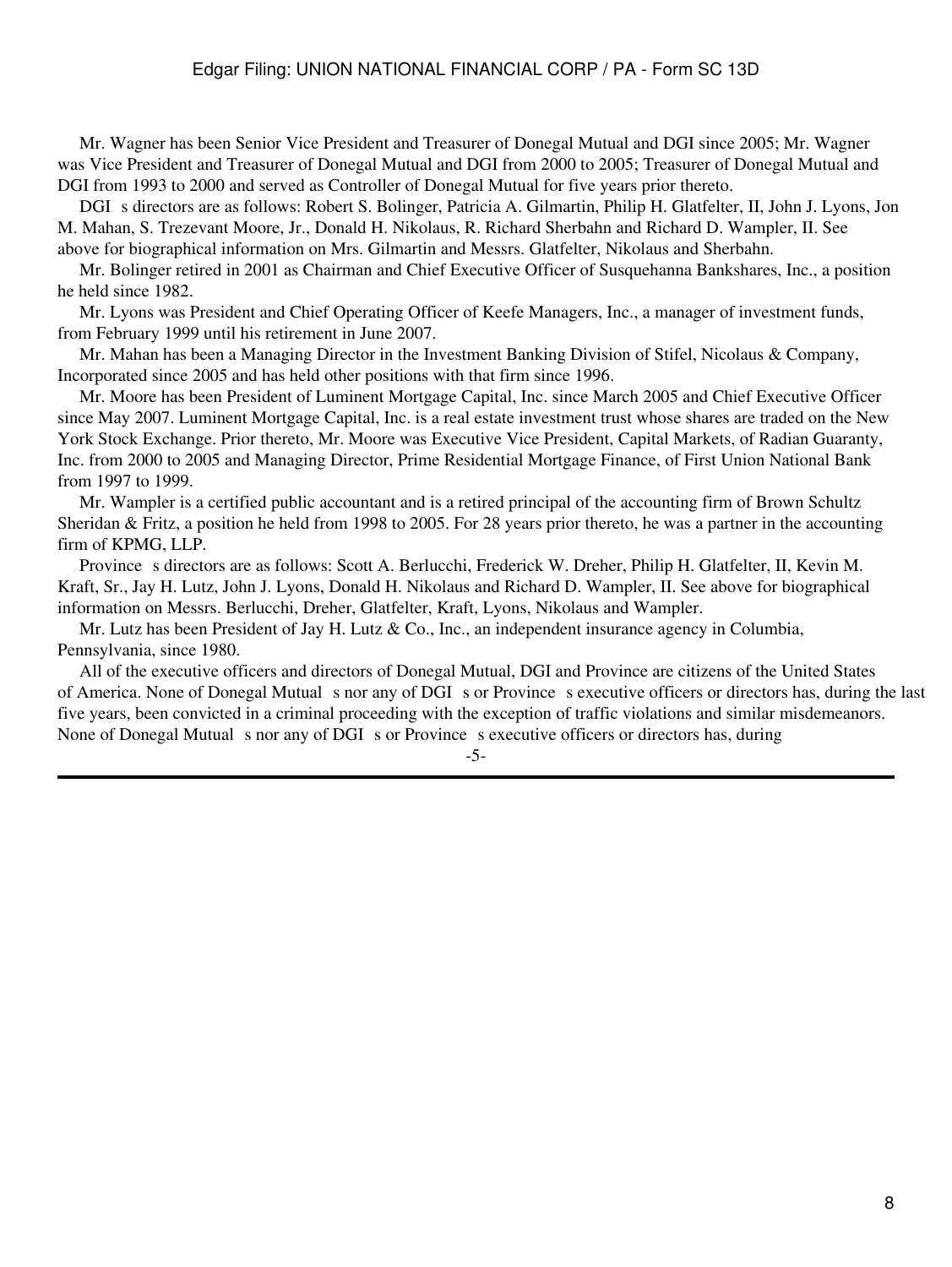the last five years, been subject to any judgment, decree or final order enjoining future violations of, or prohibiting or mandating activities subject to, federal or state securities laws or finding any violation with respect to such laws as a result of any civil proceeding of a judicial or administrative body of competent jurisdiction.

Item 3. Source and Amount of Funds or Other Consideration.

 The source of funds Donegal Mutual used for the purpose of acquiring shares of Union National common stock has been Donegal Mutual s cash on hand.

### Item 4. Purpose of Transaction.

 Donegal Mutual has been purchasing the shares of Union National common stock for the past several years based on its belief that the shares represent an attractive investment opportunity.

 Except as set forth in this Schedule 13D, Donegal Mutual has no present plan or proposal that would relate to or result in any of the matters or actions described in subparagraphs (a) (j) of Item 4 of Schedule 13D. Depending on various factors including, without limitation, the price of shares of Union National common stock, developments affecting the financial condition and capital adequacy of Union National, conditions in the securities market and general economic and industry conditions and, subject to receipt of any applicable regulatory approvals, Donegal Mutual reserves the right in the future to take such actions with respect to its investment in Union National as it deems appropriate, including the purchase of additional shares of Union National on the open market or in private transactions or otherwise, on such terms and at such times as Donegal Mutual may deem advisable.

 On June 22, 2007, Donald H. Nikolaus, President and Chief Executive Officer of Donegal Mutual and DGI, met with Mark D. Gainer, the President and Chief Executive Officer of Union National and Union National Community Bank (the Bank) to discuss the interests of Donegal Mutual as the largest stockholder of Union National and to discuss the possible capital needs of Union National and the Bank.

#### Item 5. Interest in Securities of the Issuer.

 (a) As of the date of this Schedule 13D, Donegal Mutual owned 243,318 shares of common stock of Union National, or approximately 9.6% of Union National soutstanding shares of common stock.

 (b) As of the date of this Schedule 13D, none of the persons named in Item 2 of this Schedule 13D beneficially owned any shares of Union National with the exception of

-6-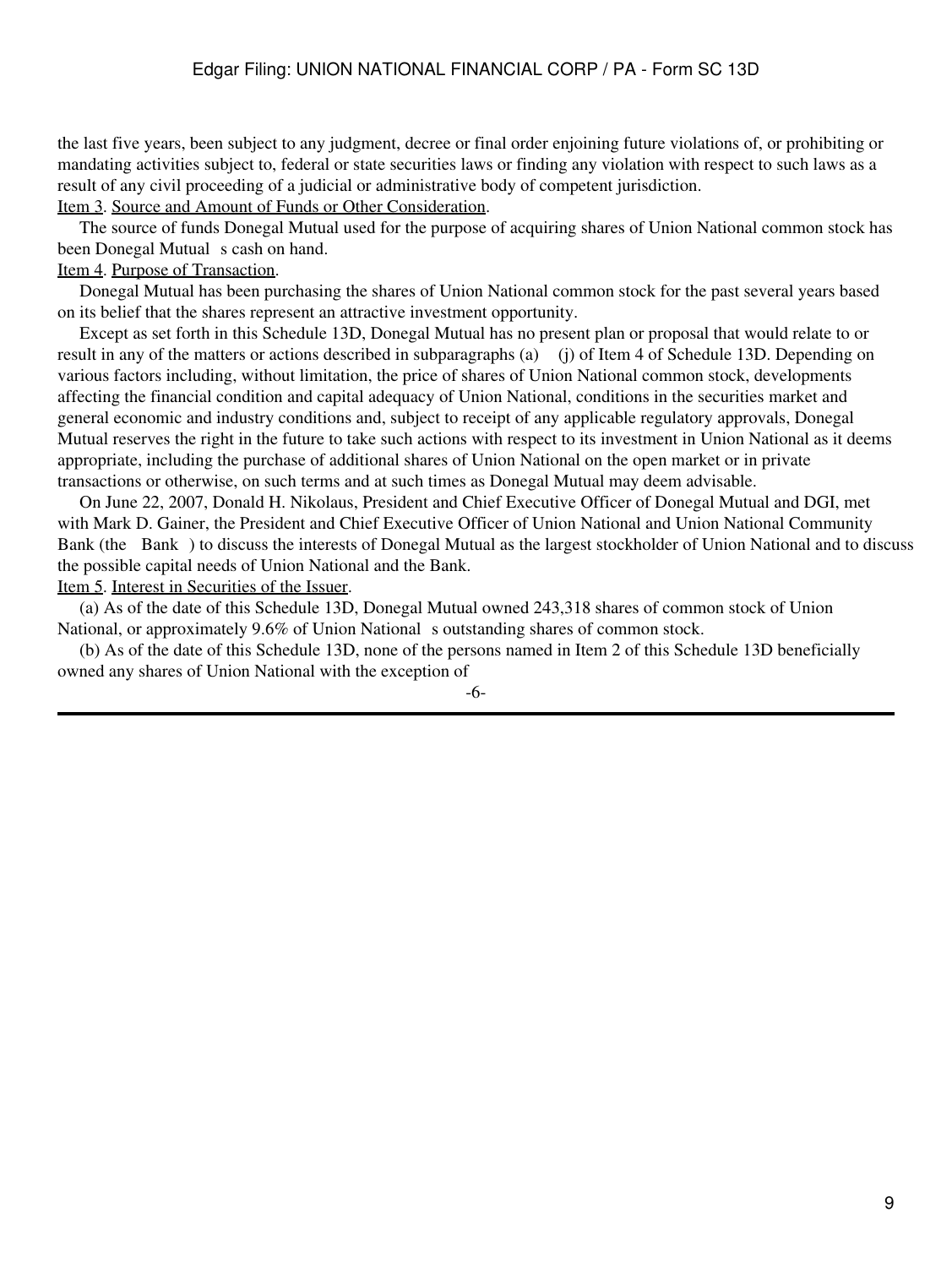## Edgar Filing: UNION NATIONAL FINANCIAL CORP / PA - Form SC 13D

Donegal Mutual, Jay H. Lutz, who owns 99 shares, and Donald H. Nikolaus, who owns 486 shares.

 (c) To the knowledge of Donegal Mutual, none of the persons named in Item 5(a) of this Schedule 13D have purchased or disposed of any shares of common stock of Union National during the 60 days preceding the date of this Schedule 13D, except as follows:

| Identity of Person Who<br><b>Effected the Transaction</b> | Date of<br>Transaction | Amount of<br>Securities | Price Per<br>Share | How the Transaction<br>Was Effected    |
|-----------------------------------------------------------|------------------------|-------------------------|--------------------|----------------------------------------|
| Donegal Mutual                                            | 5/2/07                 | 200                     | 17.25              | Acquisition<br>open-market<br>purchase |
| Donegal Mutual                                            | 5/3/07                 | 800                     | 17.25              | Acquisition<br>open-market<br>purchase |
| Donegal Mutual                                            | 5/18/07                | 100                     | 16.75              | Acquisition<br>open-market<br>purchase |
| Donegal Mutual                                            | 5/21/07                | 530                     | 16.75              | Acquisition<br>open-market<br>purchase |
| Donegal Mutual                                            | 5/22/07                | 402                     | 16.75              | Acquisition<br>open-market<br>purchase |
| Donegal Mutual                                            | 5/30/07                | 193                     | 16.90              | Acquisition<br>open-market<br>purchase |
| Donegal Mutual                                            | 6/1/07                 | 775                     | 16.90              | Acquisition<br>open-market<br>purchase |
| Donegal Mutual                                            | 6/4/07                 | 232                     | 16.75              | Acquisition<br>open-market<br>purchase |
| Donegal Mutual                                            | 6/5/07                 | 800                     | 16.75              | Acquisition<br>open-market<br>purchase |
| Donegal Mutual                                            | 6/7/07                 | 1,968<br>$-7-$          | 16.75              | Acquisition<br>open-market<br>purchase |
|                                                           |                        |                         |                    |                                        |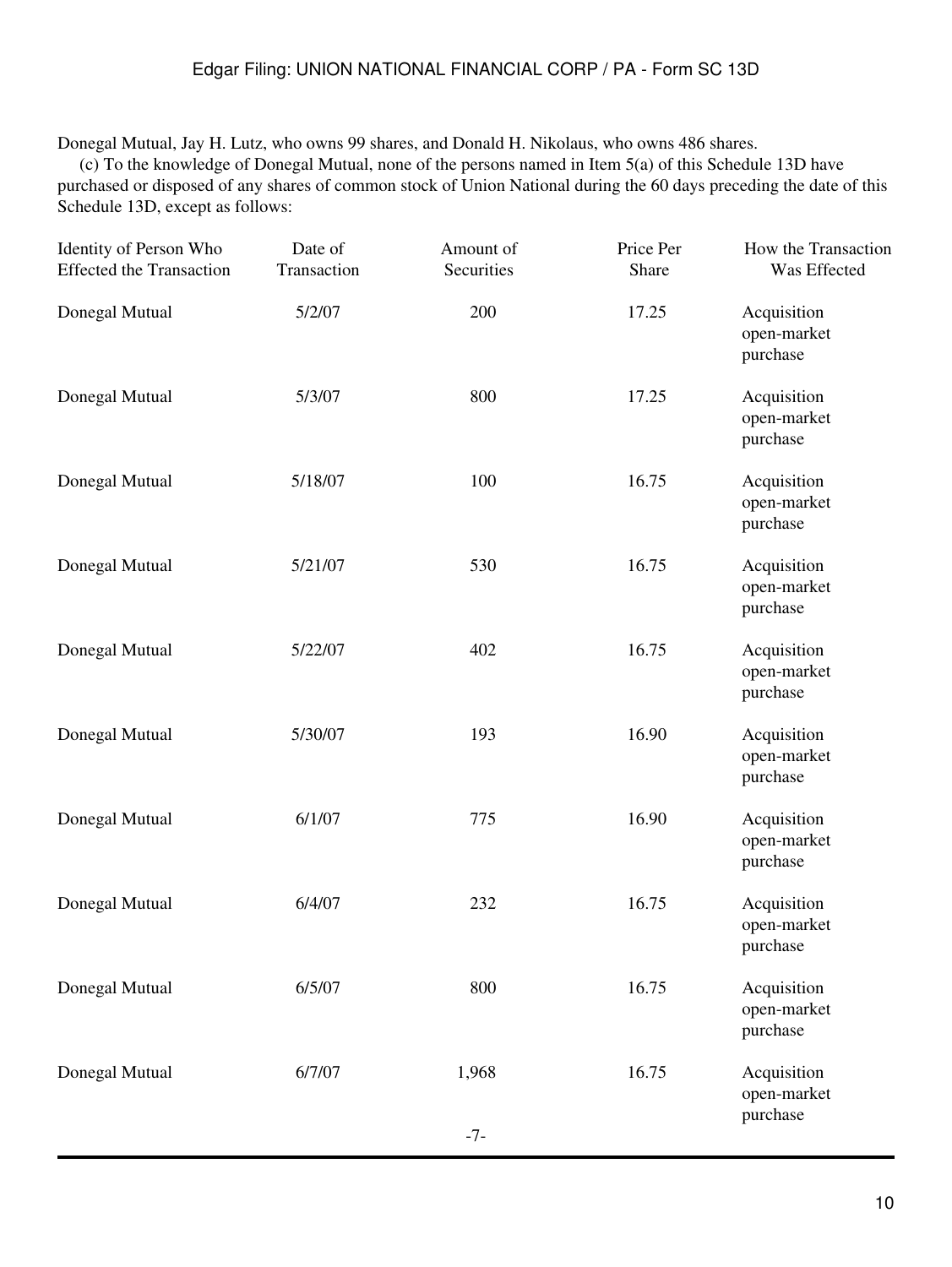| Identity of Person Who<br><b>Effected the Transaction</b>                                                                  | Date of<br>Transaction | Amount of<br>Securities | Price Per<br>Share | How the Transaction<br>Was Effected    |
|----------------------------------------------------------------------------------------------------------------------------|------------------------|-------------------------|--------------------|----------------------------------------|
| Donegal Mutual                                                                                                             | 6/8/07                 | 500                     | 16.50              | Acquisition<br>open-market<br>purchase |
| Donegal Mutual                                                                                                             | 6/11/07                | 3,000                   | 15.50              | Acquisition<br>open-market<br>purchase |
| Donegal Mutual                                                                                                             | 6/11/07                | 2,319                   | 16.50              | Acquisition<br>open-market<br>purchase |
| Donegal Mutual                                                                                                             | 6/13/07                | 400                     | 14.90              | Acquisition<br>open-market<br>purchase |
| Donegal Mutual                                                                                                             | 6/18/07                | 7,600                   | 15.00              | Acquisition<br>open-market<br>purchase |
| Donegal Mutual                                                                                                             | 6/19/07                | 7,500                   | 15.00              | Acquisition<br>open-market<br>purchase |
| Donegal Mutual                                                                                                             | 6/20/07                | 7,500                   | 15.00              | Acquisition<br>open-market<br>purchase |
| <u>Item 6. Contracts, Arrangements, Understandings or Relationships with Respect to Securities of the Issuer.</u><br>None. |                        |                         |                    |                                        |
| Item 7. Material To Be Filed As Exhibits.<br>None.                                                                         |                        |                         |                    |                                        |
|                                                                                                                            |                        | $\mathbf{Q}$            |                    |                                        |